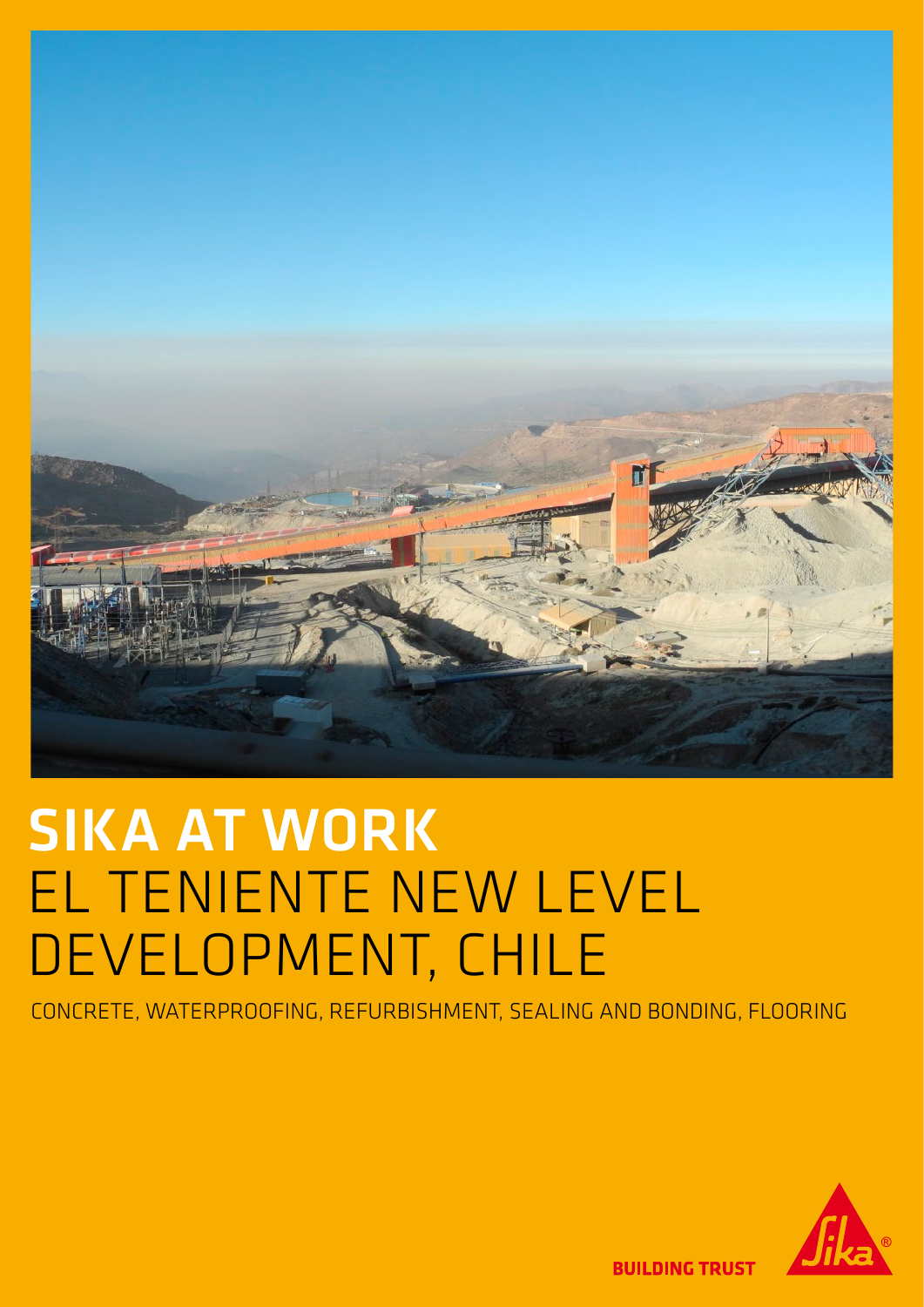## DIGGING DEEP FOR COPPER

### PROJECT DESCRIPTION

For more than 100 years, the copper ores of the El Teniente porphyry intrusion are mined in the central Andes region in Chile some 80km south of Santiago at an altitude of around 2600 m.a.s.l. Today, El Teniente is producing more than 137'000 tons of copper ore per day which makes the mine among the largest underground operations on the globe with one of the highest, annual copper output. Over the years, several extraction levels have been installed around the central vent of an acient volcano system, called the "Braden Pipe".

The "Nuevo Nivel Mina" project is a large, more than US\$ 3 Billion investment project fully founded by the Chilean state owned copper miner Codelco that will allow to panel cave copper ore some 350 meters below the current undercut level and define ore extraction for the next 40 years.

Sika is strongly involved in the New Level Mine development (Nuevo Nivel Mina) that will change the whole underground haulage of El Teniente, replacing the current railbound system with trucks and conveyor systems to reach an ore throughput of 180'000 tons per day by 2026.

Since underground development started in 1904, well over 2'400 km of underground drifting has been performed at the mine site.

> Illustration of the current and future extraction levels located around the El Teniente Braden Pipe. Source: Codelco



#### PROJECT REQUIREMENTS

With increasing depths, seismicity and rock bursts become more and more relevant, having a strong influence on the design of the underground fortification such as the primary, fiber reinforced shotcrete liner. Together with its partners, Sika is constantly improving the concrete mix design for the specific applications at El Teniente. Particularly the logistical challenges for such a large operation, including the long travel times of the concrete to the point of use as well as the demanding technical requirements warrant special attention. Furthermore, Sika is at the forefront of implementing high environmental, health and safety standards for its products and their use.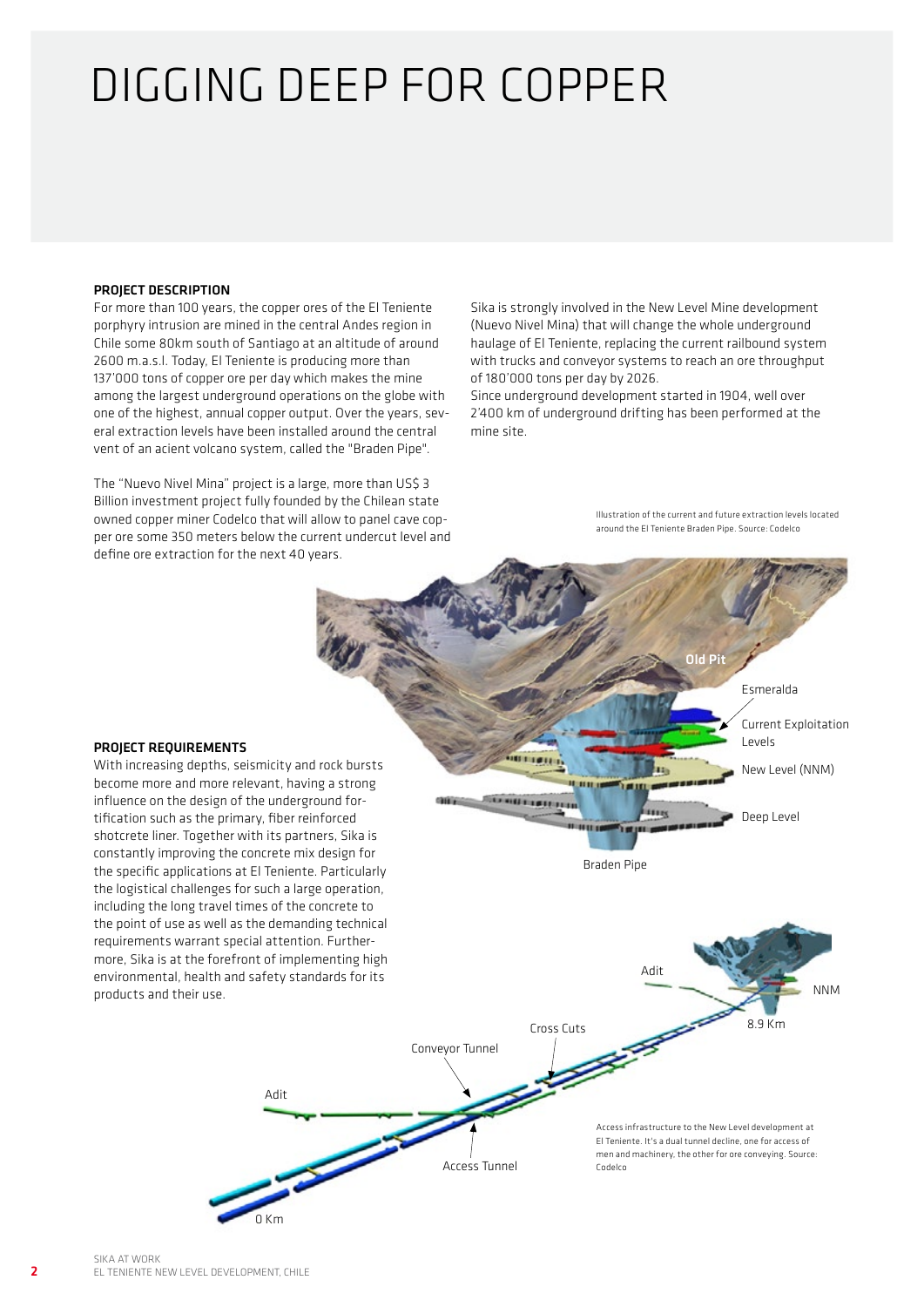### SIKA SOLUTION

Sika is a long standing partner of Codelco and its main contractors involved in the underground development of El Teniente. Since many years, Sika is a main supplier of construction chemicals and equipment for the mine site, covering concrete and shotcrete admixtures, fibers, spraying equipment, speciality grouts and many other products providing onsite support and assistance.

Sika® Viscocrete® technology is used for the demanding concrete applications at El Teniente such as the loading pockets below the caved ore body, concrete linings of ore passes and various foundation works. The primary shotcrete liner is designed to reach an optimal cost performance, based on the cement and admixture dosage. High performing Sika Sigunit® alkali free shotcrete accelerators in combination with macro steel fibers are in use throughout the El Teniente underground development.

Reliable Sika-Putzmeister spraying equipment has been the go to solution for the sprayed concrete applications. Due to the large volumes of supplied material, Sika installed a supply hub in the village of Rancagua, right at the doorstep of El Teniente.

## SIKA PRODUCTS

## Concrete

- Sigunit® AF
- Sika® ViscoCrete® HS CL
- SikaTard<sup>®</sup>
- SikaPump<sup>®</sup>
- Sika Plastocrete®

### Waterproofing

- Sika® Waterbars
- SikaSwell® S-2

## Refurbishment

- Sikagrout<sup>®</sup>212
- Sikadur®42 HS
- SikaRep®
- Sika® Abraroc® CL
- SikaFluid®





Sealing and Bonding ■ Sikaflex® 1A

Flooring ■ Sikafloor® 263 ́ Sikafloor® PurCem®